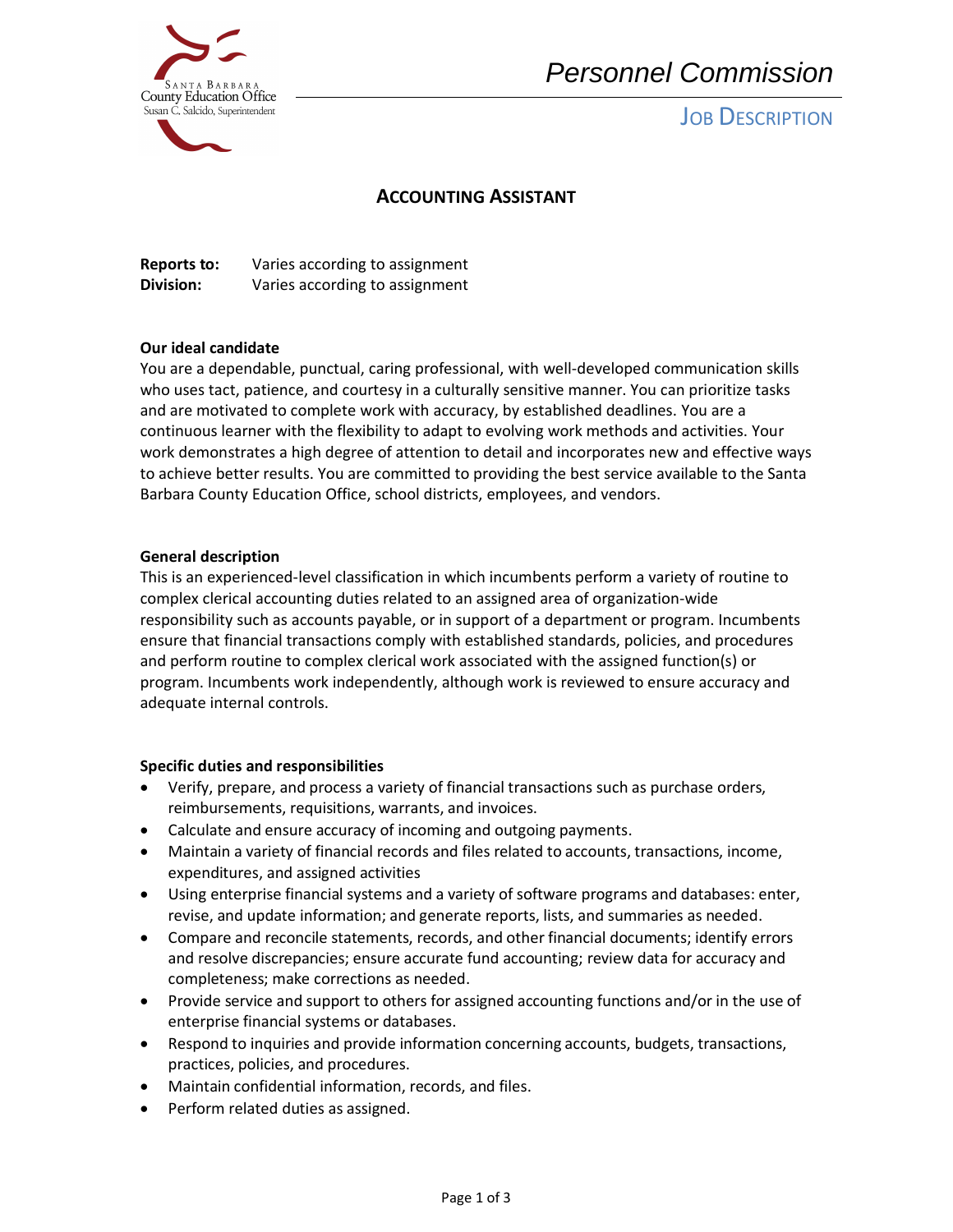

## *Personnel Commission*

**JOB DESCRIPTION** 

### **ACCOUNTING ASSISTANT**

#### **Requirements**

Education: Possession of a high school diploma or GED. Completion of college coursework in accounting, business, or related field is preferred.

 Experience: Two years of experience performing clerical accounting or bookkeeping duties. Experience in a public sector or public school setting is preferred.

#### **Knowledge of:**

- Methods, procedures, and terminology used in clerical accounting
- Financial record-keeping practices
- Arithmetic, including percentages and fractions
- Modern office practices, procedures, and equipment
- Standard office productivity software applications
- Correct English usage, grammar, spelling, punctuation and vocabulary
- Telephone and email etiquette

#### **Ability to:**

- Learn, interpret, apply, and explain laws, codes, rules, regulations, policies, and procedures related to assigned function(s) or program(s)
- Learn the general accounting and business functions and operations, policies, practices, and objectives of the County Education Office
- Organize work and set priorities
- Work with speed and accuracy
- Identify errors and discrepancies in order to pursue correction and resolution
- Review information and make appropriate decisions, within limits of authority
- Make accurate arithmetical computations
- Attain proficiency in a variety of computerized accounting and enterprise financial systems, and other software programs and databases
- Understand and follow oral and written directions
- Communicate effectively both orally and in writing
- Establish and maintain effective working relationships with others
- Meet schedules and deadlines
- Maintain confidentiality of files and other sensitive material
- Represent SBCEO effectively with external parties, such as vendors and school districts

#### **Licenses and certificates**

May require a valid driver's license, automobile insurance required by law, and the use of a dependable automobile.